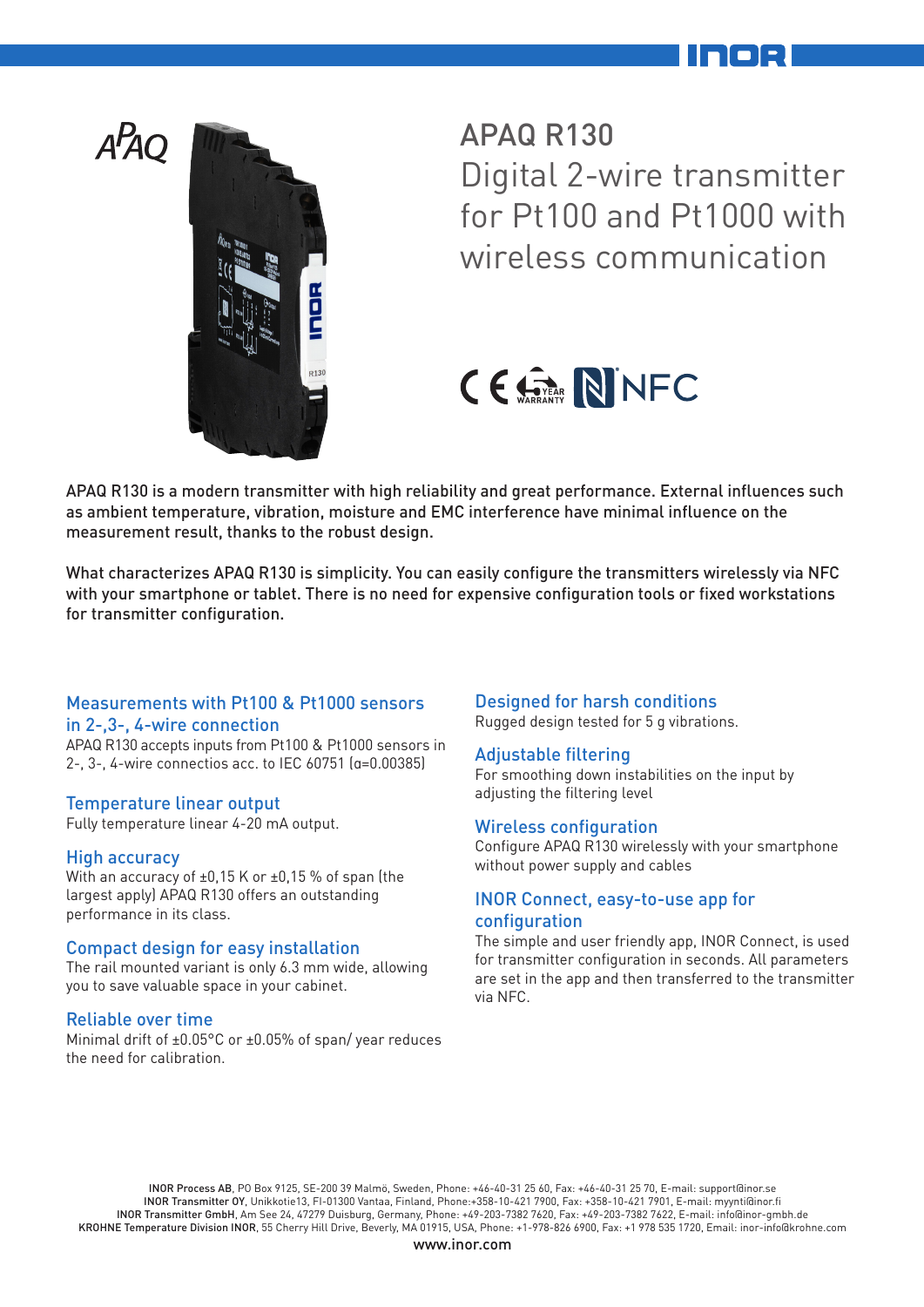## **Specifications**

| <b>Input RTD</b>                                 |                              |                                                                                                  |
|--------------------------------------------------|------------------------------|--------------------------------------------------------------------------------------------------|
| Pt100 (IEC 60751, $\alpha = 0.00385$ )           | 2-, 3-, 4-wire connection    | $-200+850°C/ -328+1562°F$                                                                        |
| Pt1000 (IEC 60751, $\alpha = 0.00385$ )          | 2-, 3-, 4-wire connection    | $-200+850°C / -328+1562°C$                                                                       |
| Sensor current                                   |                              | \$0.5 mA                                                                                         |
| Maximum sensor wire resistance                   |                              | $50$ Ω/wire                                                                                      |
|                                                  |                              |                                                                                                  |
| <b>Monitoring</b>                                |                              |                                                                                                  |
| Sensor break and sensor short circuit indication |                              | Upscale (≥21.0 mA) or downscale (≤3.6 mA) action                                                 |
| Adjustments                                      |                              |                                                                                                  |
| Zero adjustment                                  |                              | Any value within range limits                                                                    |
| Minimum span                                     |                              | 20 °C / 36 °F                                                                                    |
|                                                  |                              |                                                                                                  |
| <b>Output</b>                                    |                              |                                                                                                  |
| Output signal                                    |                              | 420 mA, temperature linear                                                                       |
| NAMUR compliance                                 |                              | Current limitations and failure currents acc. to<br>NAMUR NE 43                                  |
| Adjustable filtering level                       |                              | $0.4$ to $26$ s                                                                                  |
| Permissible load, see load diagram               |                              | $818$ $\Omega$ @ 24 VDC                                                                          |
|                                                  |                              |                                                                                                  |
| <b>General data</b>                              |                              |                                                                                                  |
| Isolation                                        |                              | Not galvanically isolated                                                                        |
| Power supply, polarity protected                 |                              | 632 VDC                                                                                          |
| <b>Environment conditions</b>                    |                              |                                                                                                  |
| Ambient temperature                              | Storage and operation        | $-40+85$ °C / $-40+185$ °F                                                                       |
| Humidity                                         |                              | 098% RH (non-condensing)                                                                         |
| Vibrations                                       |                              | Acc. to IEC 60068-2-6, test Fc, 102000 Hz, 5 g                                                   |
| Rough Handling                                   |                              | Acc. to IEC 60068-2-31:2008, test Ec                                                             |
| EMC                                              | Standards                    | Directive: 2014/30/EU                                                                            |
|                                                  |                              | Harmonized standards: EN 61326-1, EN 61326-2-3                                                   |
|                                                  | Immunity performance         | ESD, Radiated EM-field, Magnetic Fields: Criteria A                                              |
|                                                  |                              | Burst, conducted RF: Criteria A                                                                  |
|                                                  |                              | Surge: standard deviation 1% of span                                                             |
|                                                  |                              |                                                                                                  |
| <b>Accuracy and stability</b>                    |                              |                                                                                                  |
| Basic accuracy                                   |                              | Max of ±0,15K or ±0,15% of span                                                                  |
| Temperature influence                            | Deviation from 20 °C / 68 °F | Max. of ±0,015°C / °C or ±0,015 % of span / °C<br>Max. of ±0,015°F / °F or ±0,008 % of span / °F |
| Sensor wire influence                            |                              | 2-wire: Compensation for 0 to 100 $\Omega$ loop resistance                                       |
|                                                  |                              | 3-wire: Negligible, with equal wire resistence                                                   |
|                                                  |                              | 4-wire: Negligible                                                                               |
| Supply voltage influence                         |                              | Negligible                                                                                       |
| Long-term stability                              |                              | ±0.05 % of span per year                                                                         |
|                                                  |                              |                                                                                                  |
| <b>Housing</b>                                   |                              |                                                                                                  |
| Material, Flammability (UL)                      |                              | PBT, VO                                                                                          |
| Mounting                                         |                              | Rail acc. to DIN EN50022, 35 mm                                                                  |
| Connection                                       |                              | Single/stranded wires, Max. 1.5 mm <sup>2</sup> , AWG 2412                                       |
| Weight                                           |                              | 32q/0.07lb                                                                                       |
| Protection, housing / terminals                  |                              | IP 20 / IP 00                                                                                    |